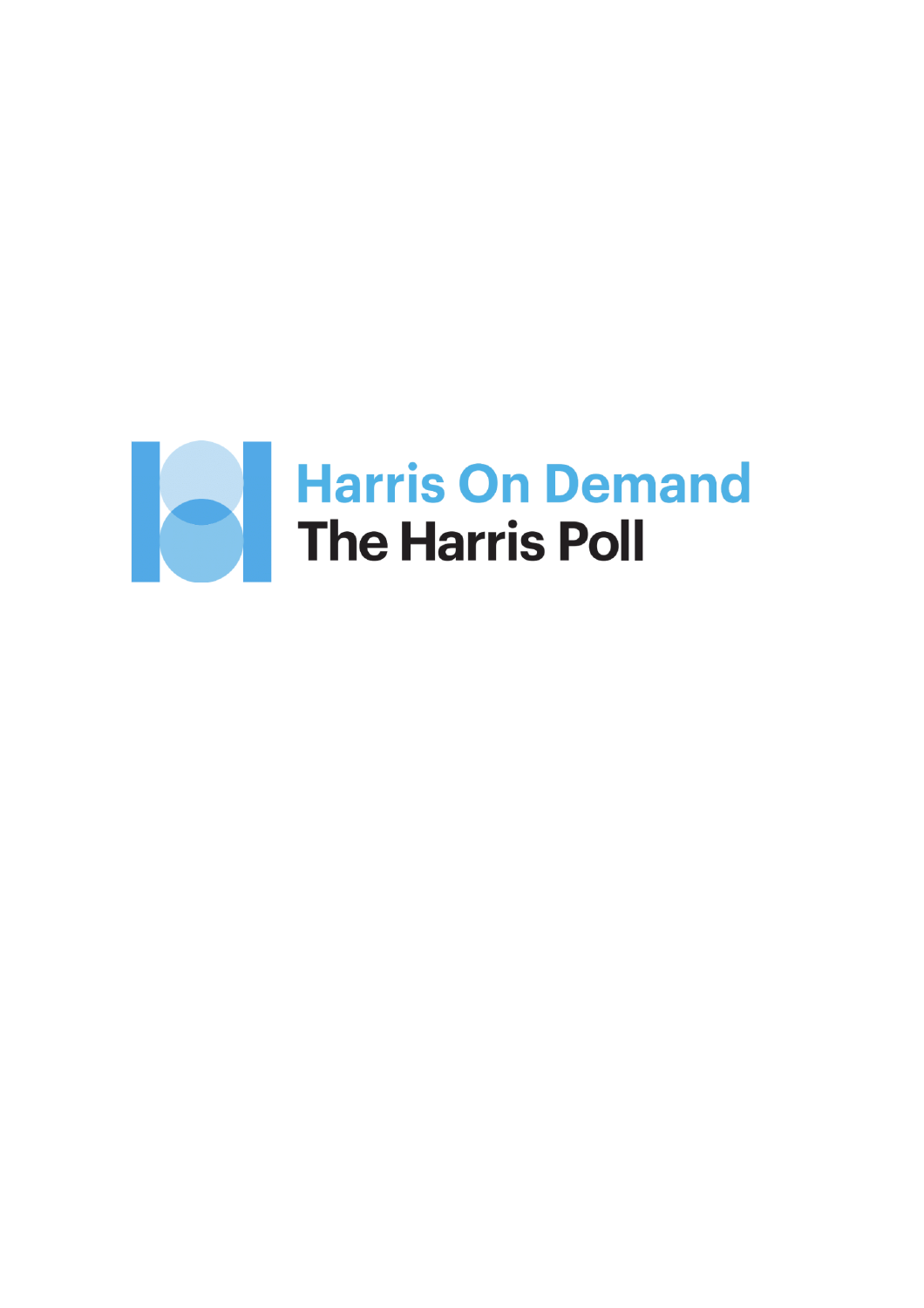

# **INTRODUCTION**

The aim in conducting the *Curiosity Study* was to understand how Americans are feeling as a result of the pandemic, and changes they hope to make in their life.

We are pleased to present the findings of the *Curiosity Study* commissioned by Waking Up.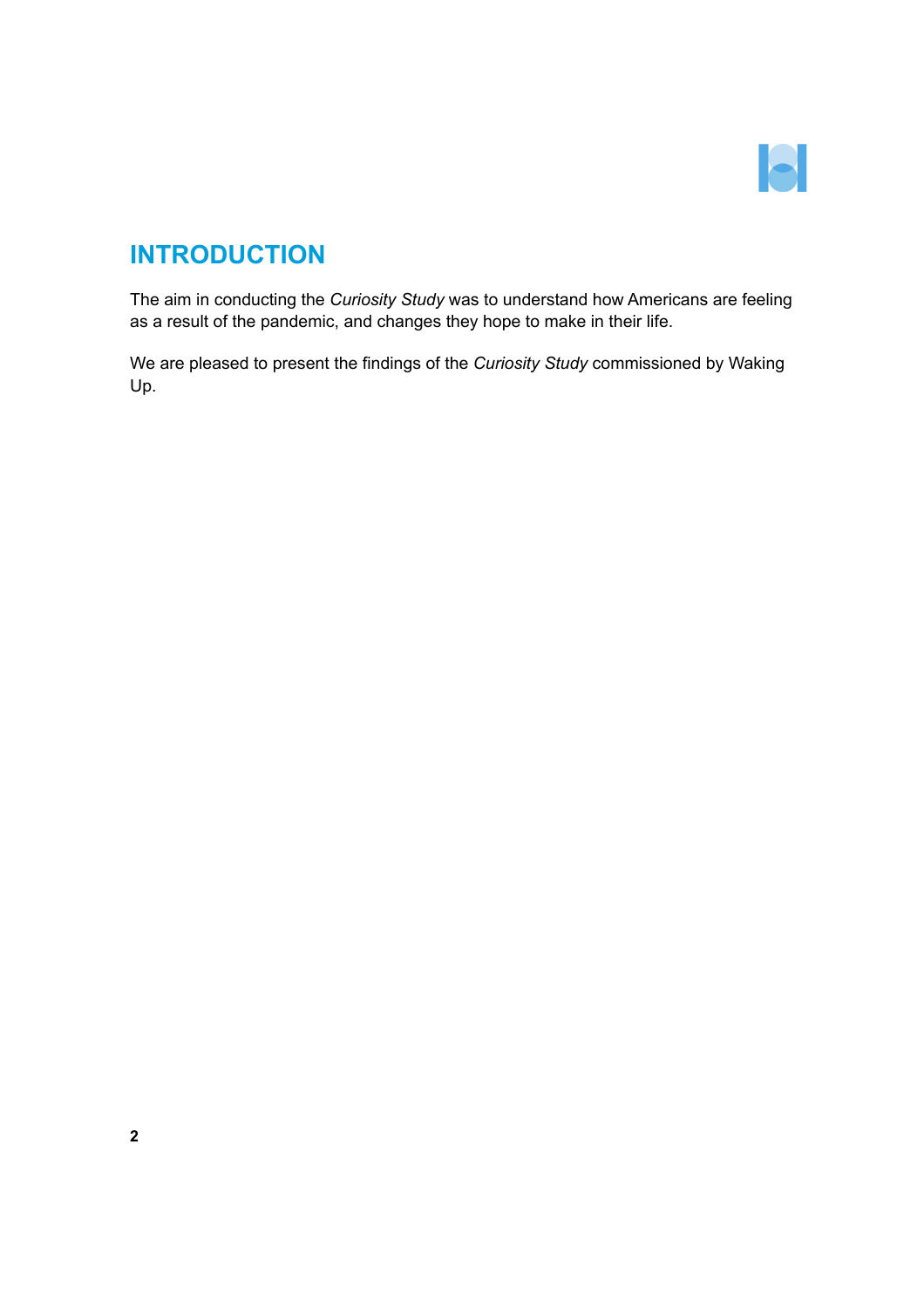

# **KEY FINDINGS BY QUESTION**

# **Q1: Compared to before the pandemic, how much more or less important do you find each of the following in your life?**

## **Career**

About two in five Americans (43%) say their career is more important now compared to before the pandemic.

- Men (47%) are significantly more likely to say this than women (40%)
- Adults ages 18-54 (57%) are more likely than older adults ages  $55 + (20%)$  to feel this way

#### Family

Nearly three quarters of Americans (72%) say their family is more important now compared to before the pandemic.

● Adults ages 35-54 (78%) are more likely than younger adults ages 18-34 (69%) to feel this way

## **Travel**

Over a third of Americans (37%) say travel is more important now compared to before the pandemic.

- Men (40%) are significantly more likely to say this than women (34%)
- Adults ages 18-44 (44%) are more likely than adults ages 45+ (30%) to feel this way

## Mental health

Two thirds of Americans (67%) say their mental health is more important now compared to before the pandemic.

- Women (71%) are significantly more likely to express this than men (62%)
- Adults ages 18-54 (73%) are more likely than adults ages 55+ (58%) to say this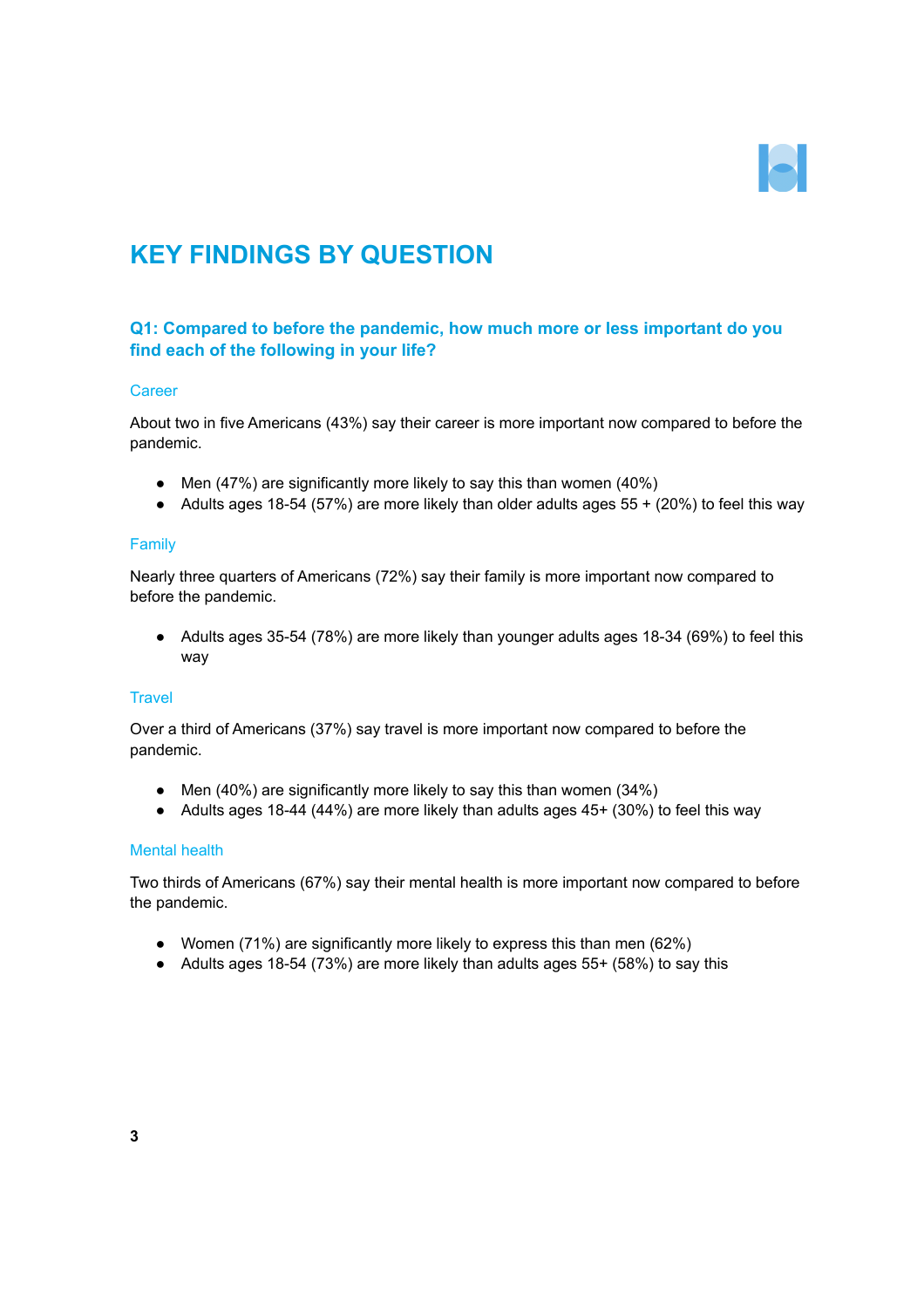

## Physical health

Just over seven in ten Americans (71%) say their physical health is more important now compared to before the pandemic.

● Adults ages 35-54 (76%) are significantly more likely than adults ages 18-34 (67%) to say this

### Community involvement

Nearly two in five Americans (38%) say community involvement is more important now compared to before the pandemic.

● Adults ages 18-64 (42%) are significantly more likely than adults ages 65+ (26%) to feel this way

### Religion

Over two in five Americans (45%) say religion is more important now compared to before the pandemic.

## **Q2: Compared to before the pandemic, how much more or less likely are you to...?**

## Quit your job

Nearly a quarter of employed Americans (23%) are more likely to quit their job now compared to before the pandemic.

- Employed men (27%) are significantly more likely to say this than employed women (18%)
- $\bullet$  Employed adults ages 18-34 (30%) are more likely than those ages 45+ (14%) to feel this way

#### Start a new business

About a quarter of Americans (26%) are more likely to start a business now compared to before the pandemic.

• Those ages 18-44 (42%) are more likely than those ages  $45+ (13%)$  to say this

## Go skydiving

One in six Americans (16%) are more likely to go skydiving now compared to before the pandemic.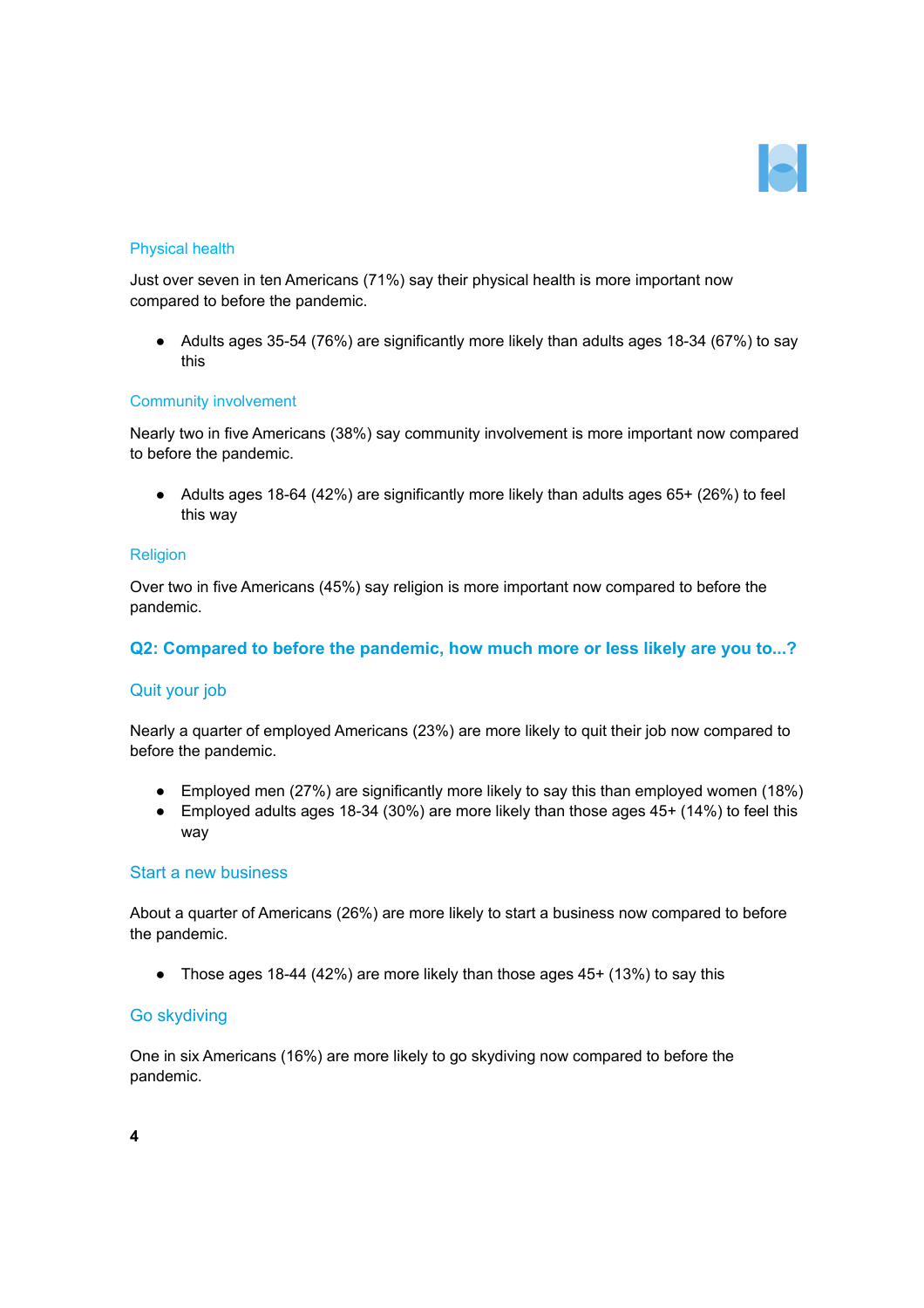

- Men  $(21\%)$  are significantly more likely to say this than women  $(12\%)$
- Those ages 18-44 (29%) are much more likely than those ages  $45+ (5%)$  to feel this way

## Get into a new romantic relationship

Nearly a quarter of Americans (23%) are more likely to get into a new romantic relationship now compared to before the pandemic.

- Men (28%) are more likely to say this than women (18%)
- Those ages 18-44 (34%) are significantly more likely than those ages 45+ (13%) to feel this way

## Get in touch with people you've lost touch with

Nearly half of Americans (46%) are more likely to get in touch with people they've lost touch with now compared to before the pandemic.

# **Q3: Compared to before the pandemic, how much more or less do you care about...?**

## Your appearance

Nearly two in five Americans (39%) care more about their appearance now compared to before the pandemic.

● Adults ages 18-54 (47%) are significantly more likely than those ages 55+ (28%) to feel this way

## What other people think of you

About a quarter of Americans (26%) care more about what other people think of them now compared to before the pandemic.

- Men  $(29%)$  are more likely to say this than women  $(22%)$
- Adults ages 18-34 (36%) are significantly more likely than those  $45+$  (17%) to feel this way

## Playing by the rules

About two in five Americans (43%) care more about playing by the rules now compared to before the pandemic.

• Men  $(46\%)$  are more likely to say this than women  $(41\%)$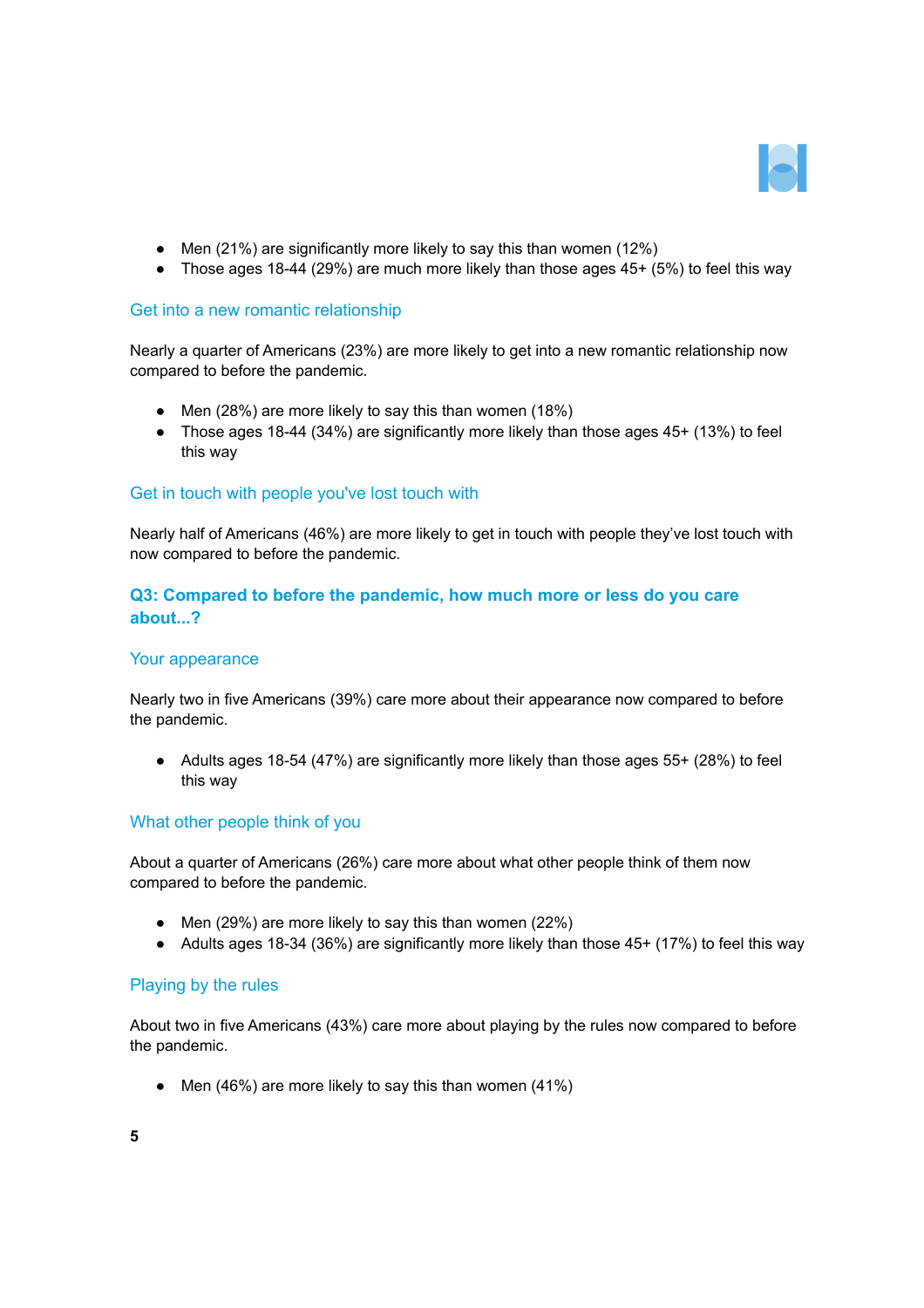

## How much money you are making

About half of Americans (48%) care more about how much money they are making now compared to before the pandemic.

● Adults ages 18-54 (56%) are significantly more likely than those ages 55+ (35%) to feel this way

### Being thoughtful in your choices

More than three in 5 Americans (61%) care more about being thoughtful in their choices now compared to before the pandemic.

● Women (64%) are more likely to feel this way than men (58%)

## **Q4: As a result of the pandemic, how much more or less curious are you about each of the following?**

#### Learning better coping skills

About half of Americans (51%) are more curious about learning better coping skills as a result of the pandemic.

- Women (55%) are more likely to express this than men (48%)
- Adults ages 18-54 (58%) are significantly more likely than those ages 55+ (41%) to feel this way

#### Understanding what motivates you

Half of Americans (50%) are more curious about understanding what motivates them as a result of the pandemic.

● Adults ages 18-54 (59%) are significantly more likely than those ages 55+ (37%) to say this

## Figuring out your true purpose in life

About half of Americans (51%) are more curious about figuring out their true purpose in life as a result of the pandemic.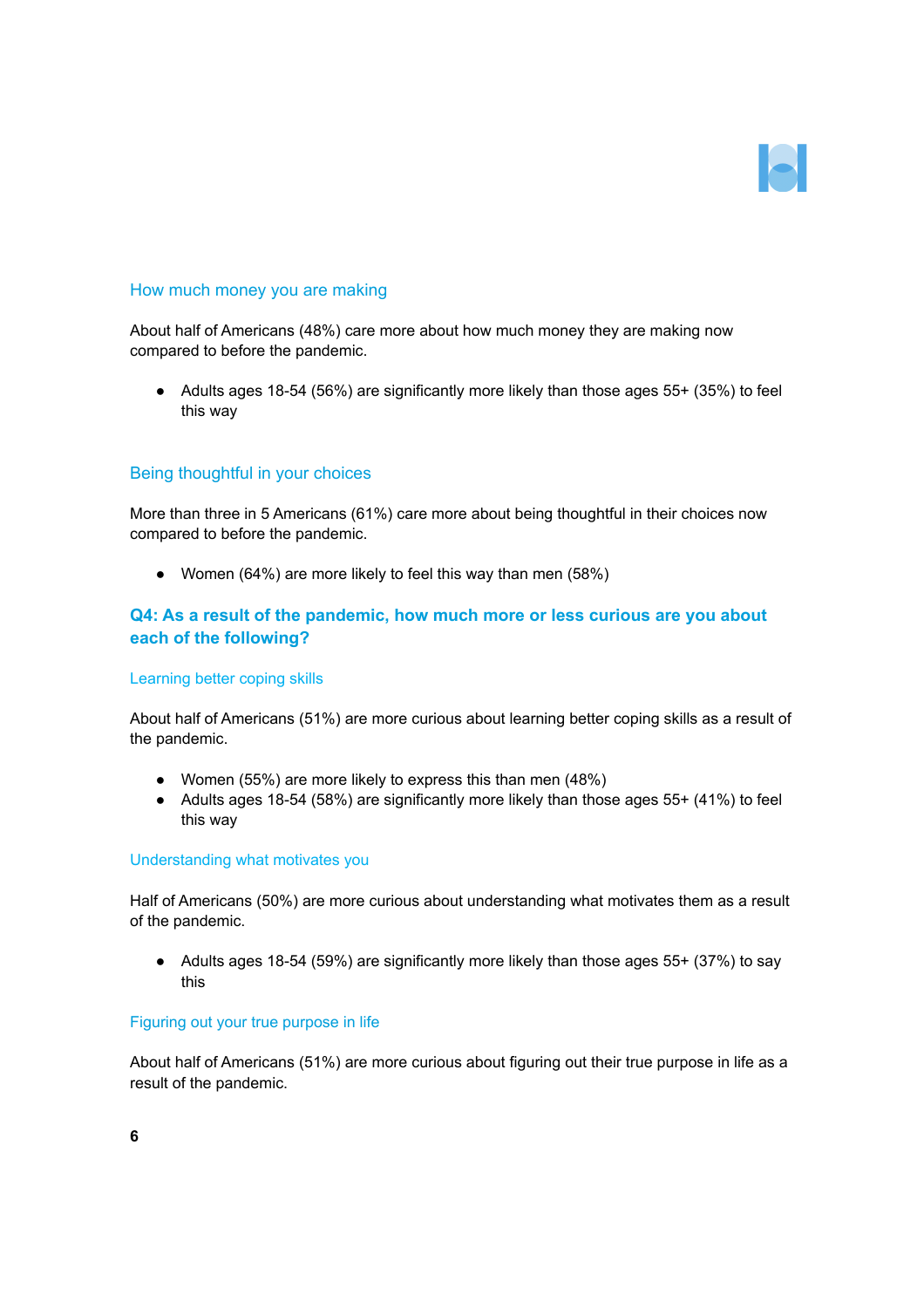

● Adults ages 18-54 (60%) are significantly more likely than those ages 55+ (35%) to feel this way

#### Finding ways to improve your relationships

About half of Americans (51%) are more curious about finding ways to improve their relationships as a result of the pandemic.

● Adults ages 18-54 (58%) are significantly more likely than those ages 55+ (38%) to express this

### Finding ways to contribute to your community

Over a third of Americans (37%) are more curious about finding ways to contribute to their community as a result of the pandemic.

● Adults ages 18-54 (42%) are significantly more likely than those ages 65+ (26%) to say this

## **Q5: Please tell us how much you agree or disagree with each of the following statements. As a result of the pandemic, I am ...**

#### Reevaluating my priorities in life

Over half of Americans (56%) are reevaluating their priorities in life as a result of the pandemic.

● Adults ages 18-54 (62%) are much more likely than those ages 55+ (47%) to say this

#### Ending my relationships with toxic people

Over half of Americans (56%) are ending their relationships with toxic people as a result of the pandemic.

● Adults ages 18-54 (59%) are significantly more likely than those ages 55+ (50%) to say this

#### Trying to better manage my emotions

Over half of Americans (55%) are trying to better manage their emotions as a result of the pandemic.

● Women (60%) are much more likely than men (49%) to express this.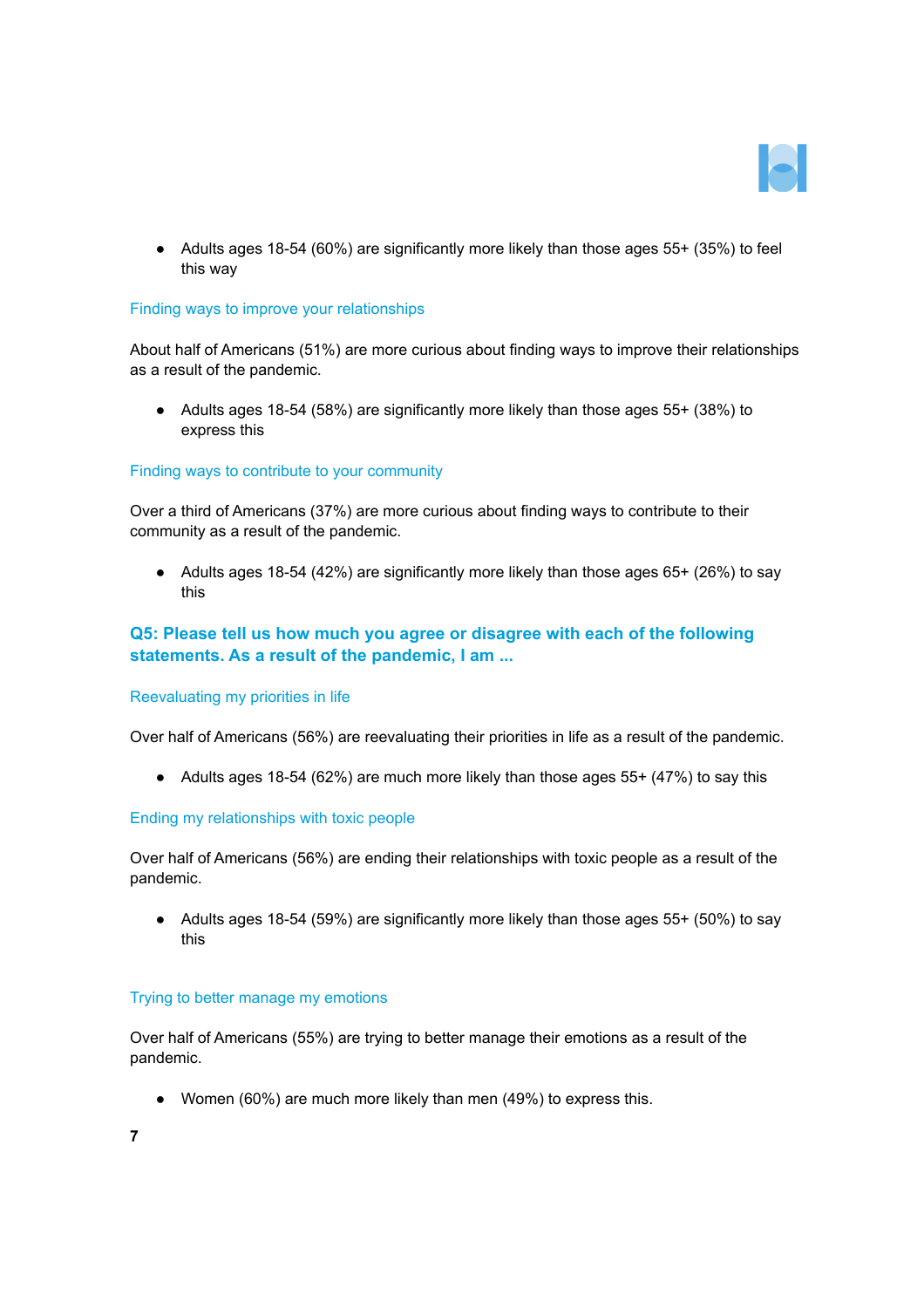

● Adults ages 18-54 (62%) are significantly more likely than those ages 55+ (44%) to say this

### Worrying less about the future

Only slightly more than a third of Americans (37%) are worrying less about the future as a result of the pandemic.

## Taking more risks in my life

About a third of Americans (34%) are taking more risks in their life as a result of the pandemic.

- Men (39%) are more likely than women (29%) to say this
- Adults ages 18-54 (45%) are significantly more likely than those ages 55+ (17%) to say this